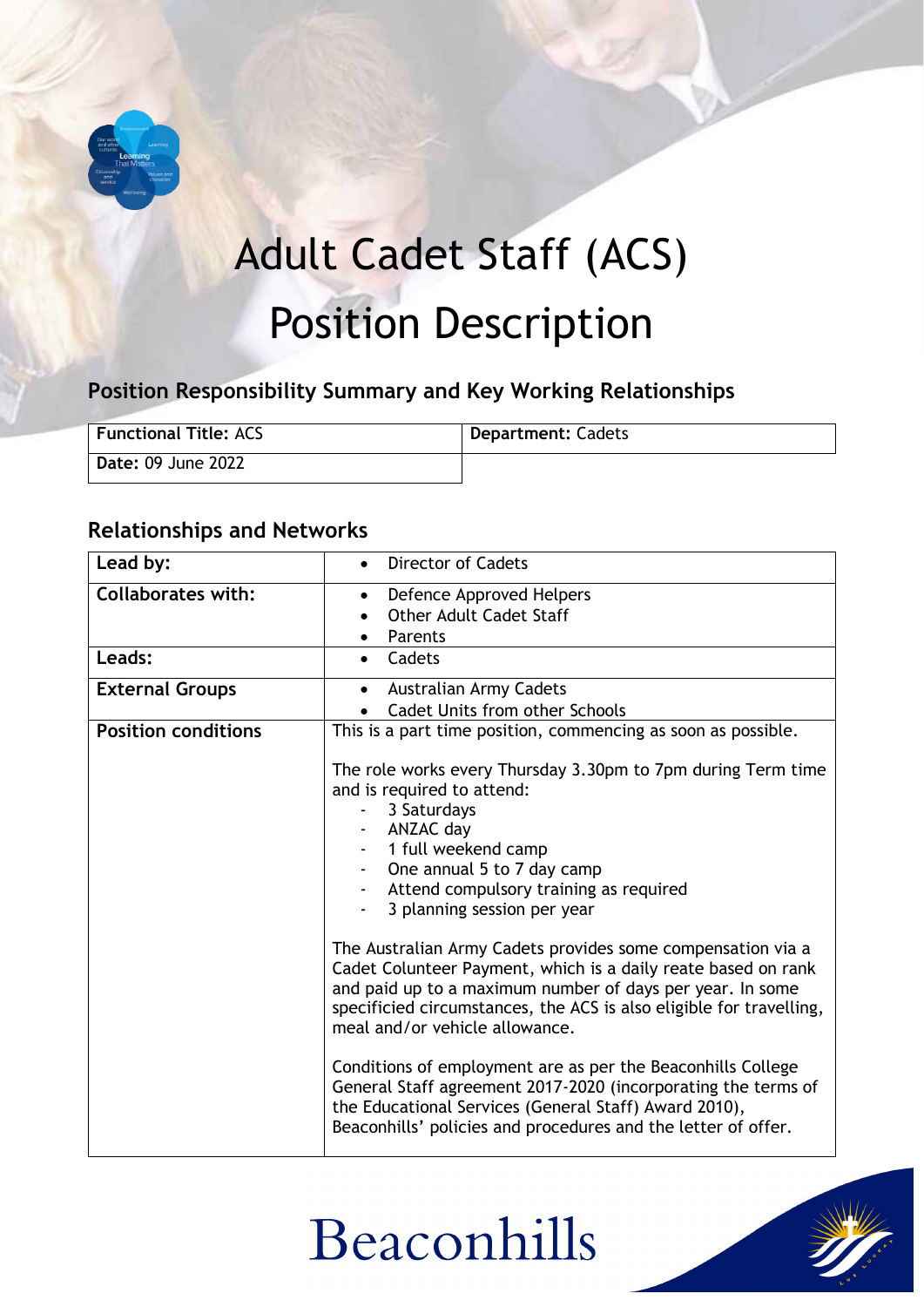|                                   | No position description can be entirely comprehensive and the<br>incumbent will be expected to carry out such duties as may be<br>required from time to time and are broadly consistent with the<br>position description, the status of the post within the College<br>and the classification criteria of the Educational Services<br>(Schools) General Staff Award 2010. |
|-----------------------------------|---------------------------------------------------------------------------------------------------------------------------------------------------------------------------------------------------------------------------------------------------------------------------------------------------------------------------------------------------------------------------|
| Reference<br><b>Documentation</b> | <b>Staff Code of Conduct</b><br><b>College Policies and Practices</b><br><b>Report Style Guide</b>                                                                                                                                                                                                                                                                        |
|                                   |                                                                                                                                                                                                                                                                                                                                                                           |

### Primary purpose of the position

This role works with students to develop their potential as well as their own leadership and management skills as part of the Australian Army Cadets (AAC) program. The AAC is a community based youth development organisation focused on the Australian Amy customes, traditions and values and aims to enable cadets to learn learnership., team building and survival skills that will provide lifelong skills.

#### **Key Responsibilities for the position:**

- Organise training activities
- Assist with the management and operations of the Cadet Unit
- Work under the direction of the Cadet Unit OC/Director of Cadets
- Work closely with other Army Cadet Staff and unit volunteers and with the local community that supports the Cadet Unit.

#### *Rank in the Cadet Unit*

The ACS will have the opportunity to, and in some cases will be required to, attend regular training courses on a range of topics, including Work Health and Safety, First Aid, Youth Development and adolescent management, military skills, administration and general management.

Once qualified, ACS Officers hold a rank in the Australian Army Cadets (AAC) according to thier experience, level of training, and position.

The rank will vary from time-to-time as the ACS changes positions in the AAC. Promotion is not automatic, and no ACS have a right to hold a particular rank.

#### *Uniform*

ACS are supplied with essential uniforms free, on loan from the AAC. These items must be returned to the College upon finishing as a ACS.

#### **Physical Capabilities**

• There is frequent physical activity in the Cadet Unit and the Adult Cadet Staff must be able to carry out a range of motion and level of physical fitness.

#### **Workplace Health and Safety Responsibilities**

- Ensure that any hazards, incidents (including near misses) and injuries are reported immediately to relevant management.
- Cooperate in relation to activities taken by the College to comply with WHS legislation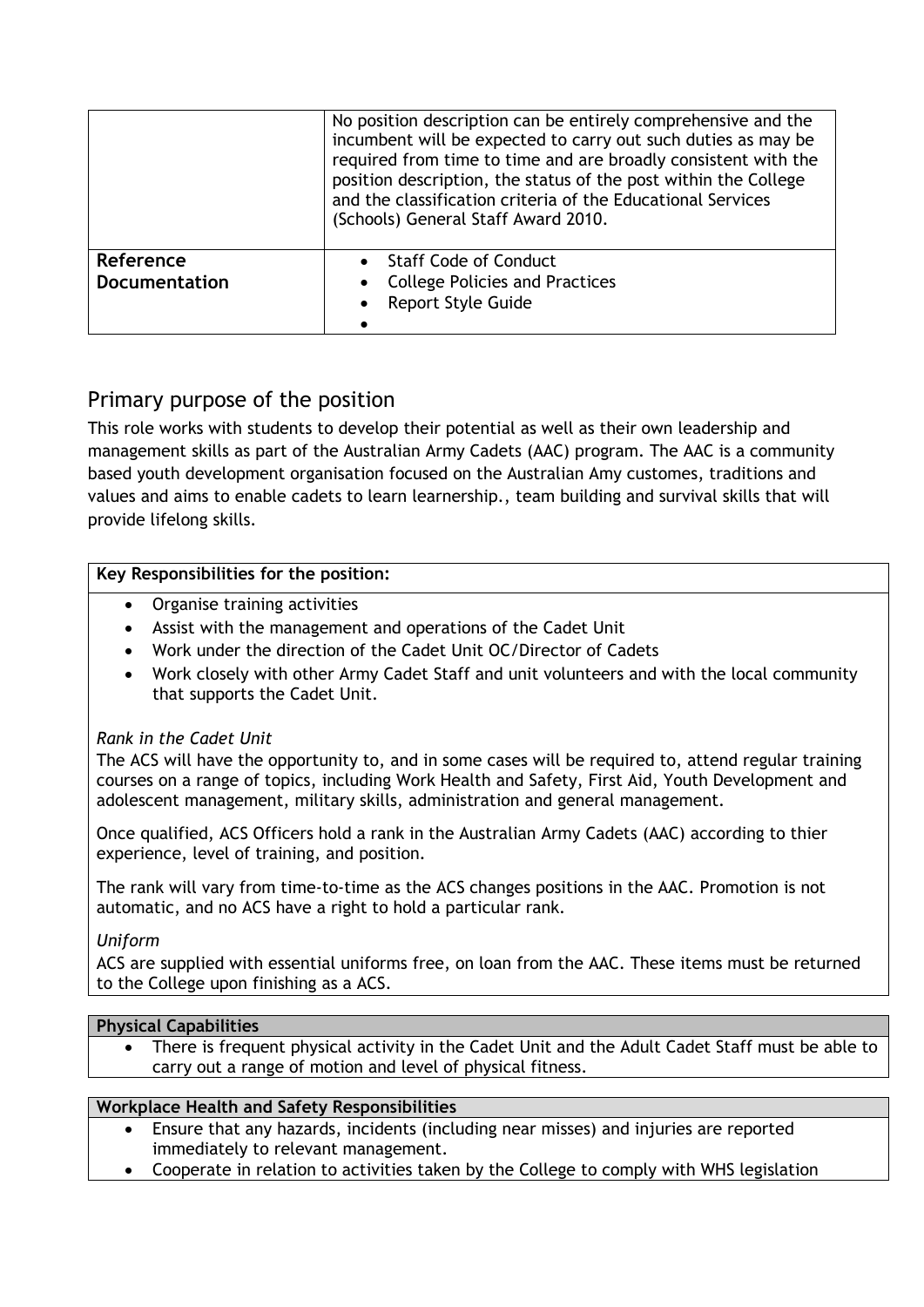- Participate in consultation, meetings, training and other health and safety activities where required
- Ensure only authorised, adequately trained staff undertake assigned tasks
- Take reasonable care for personal health and safety and the health and safety of others in the workplace.

#### **Prerequisities**

To become an AAC Officer or Instructor, you must satisfy the following minimum prerequisites, as well as other specific requirements depending on the category you are seeking to be appointed to:

- complete a formal application, including a health declaration;
- undergo an interview process and check of your referees;
- undergo a national check of criminal charges and convictions, conducted by the Australian Federal Police;
- if you have previously served in the Australian Defence Force, undergo a check of your military conduct record;
- obtain a clearance to work with children from the relevant State / Territory child protection agency;
- Youth Safety Awareness Training Level 1;
- Youth Safety Awareness Training Level 2 (Once Introduced); and
- accept the Terms and Conditions of Acceptance as an OOC or IOC.
- confirmed as suitable by the Cadet Unit host organisation and or management committee of a School-based Unit.
- You will be required to attend regular training courses on a range of topics, including occupational health and safety, first aid and youth development.

#### **Training**

Training in unit administration and supervision, youth leadership and safety management will be provided in a progressive manner that leads to qualification to carry out certain tasks. The training is staged and delivered either online or face to face in a unit or at Army base locations – some are residential.

Training involves teaching those without military experience the basics of bushcraft skills, navigation, parades, and drill, leading to opportunities for further training and promotion.

#### **Trial Phase (DAH)**

Once you have met all requirements for working in the school unit you will not immediately become an ACS Officer as you will need time to understand what Cadets is all about and ensure that it is a good fit for yourself and the school.

During the Trial phase you will not be ACS, but a Defence Approved Helper and will only receive payment for hours worked from the college and not the ACS payment.

**Time in Trial phase will be a minimum of 3 months.** 

Progression to ACS staff will be dependent on all parties willing to move forward – Beaconhills Cadet Unit, Australian Army Cadets and the Defence Army Helper – (Please note that some may wish to stay as a DAH)

#### **Child Safety Statement**

Beaconhills College has zero tolerance for child abuse. Beaconhills is a child safe employer and is committed to the welfare of children and their protection.